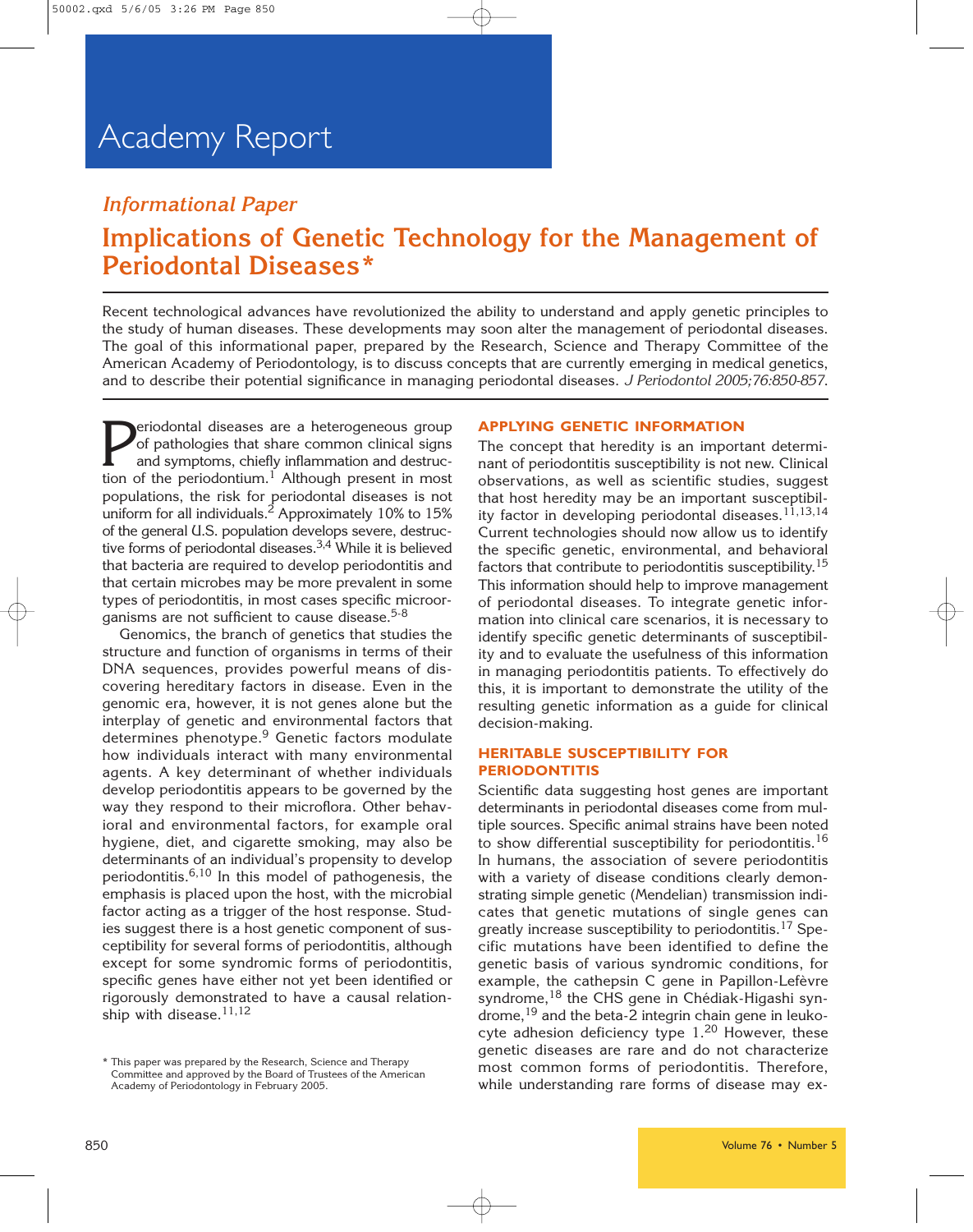pand the understanding of periodontitis, it may not provide specific genetic tests to guide practitioners in managing the majority of patients. $21$ 

Familial aggregation of severe childhood forms of non-syndromic aggressive periodontitis (formerly referred to as early-onset periodontitis) has been noted in the dental literature.<sup>22-24</sup> Genetically, aggressive periodontitis conditions may be more complex than the simple Mendelian syndromes just mentioned.<sup>25-27</sup> Formal genetic studies (segregation analysis and linkage analysis) indicate that there are multiple different genetic forms of aggressive periodontitis, but it is currently unclear how many genes may be involved in these non-syndromic forms of disease.<sup>14,28-30</sup> While genes of major effect appear etiologic in aggressive periodontitis and some syndromic forms of periodontitis, there is also evidence for smaller contributions by genes that may modify periodontal disease expression.<sup>31-34</sup> Environmental (particularly smoking)<sup>35,36</sup> and microbial agents (virulence factors) $37-39$  also modify disease risk and expression. A limiting factor in gene identification for conditions such as aggressive periodontitis is the relative rarity of these conditions and the difficulty of gathering data from families large enough to provide sufficient power to identify disease-related genes.<sup>26,27</sup>

For the more common forms of chronic periodontitis with an older age of onset (formerly referred to as adult periodontitis), evidence for a genetic component for periodontitis susceptibility comes primarily from twin studies.<sup>11,40,41</sup> Exploring periodontal disease in twins suggests that approximately 50% of susceptibility may be due to genetic factors.<sup>11</sup> In contrast to the rarer forms of periodontitis described above, the genetics of the more prevalent chronic forms of periodontitis appear to be complex. There is no evidence of any simple pattern of genetic transmission that would support an etiologic role for a single gene mutation in chronic adult periodontitis. Whether a genetic disease is "simple" or "complex" has important implications for disease-associated gene discovery. It is much more difficult to identify and rigorously demonstrate an etiologic role for a specific gene in a complex genetic disorder.<sup>42,43</sup>

In contrast to simple genetic diseases that may be caused by a single genetic mutation, it is likely that the additive effect of multiple genes is a determinant of disease susceptibility in complex diseases such as chronic periodontitis.<sup>24</sup> Prevailing theoretical models of common, complex genetic diseases suggest that five to 10 different genes may be important determinants of susceptibility. Furthermore, these models

suggest that these genes interact with other genes and with environmental factors over a substantial period of time to ultimately influence susceptibility.<sup>44</sup> The genetic factors important in these disease models are not mutations that dramatically change a gene or its product, but rather, they involve more subtle genetic changes that may slightly alter expression or function of a gene product. Because these gene variants (alleles) alter susceptibility for disease, they are referred to as functional variants. Many functional variants occur with a relatively high frequency in the general population. Genetic variants that occur with a population prevalence of greater than 1% are termed genetic "polymorphisms." In contrast to these relatively frequent genetic polymorphisms, genetic mutations are usually rare on a population level, occurring with an allele frequency of much less than 1%. In general terms, gene mutations are rare alleles that dramatically affect the expression or function of a gene product, so that they are deterministic of disease. Genetic mutations underlie most simple genetic diseases. In contrast, complex genetic diseases may result from the combined effect of multiple functional genetic polymorphisms interacting with each other and with environmental factors to such an extent that over time, they modulate disease risk. In this complex disease model, a single functional genetic polymorphism associated with disease (at a population level) is not sufficient to cause disease, and therefore itself is not deterministic of disease. Consequently, such functional polymorphisms may be found in individuals with no evidence of disease and who may not be at great risk for disease. A fundamental characteristic of this genetic model is that such genetic polymorphisms are more frequent in the population than mutations, and the correlation between genetic polymorphisms and disease is generally much weaker than the relationship between a functional mutation and disease phenotype. $41$  When studying the genetic basis of a disease, it is important to clarify the genetic model of disease and to apply appropriate statistical tests to determine the degree of association of a specific gene in individuals with disease and also in individuals without disease.

## **APPLICATION OF GENETIC RESULTS TO CLINICAL PRACTICE**

Chronic periodontitis is likely to be a complex genetic disease.6,24 In one of their twin studies, Michalowicz et al. estimate that about 50% of chronic periodontitis is due to genetic variance.<sup>11</sup> Therefore, there are challenges to developing clinically relevant diagnostic or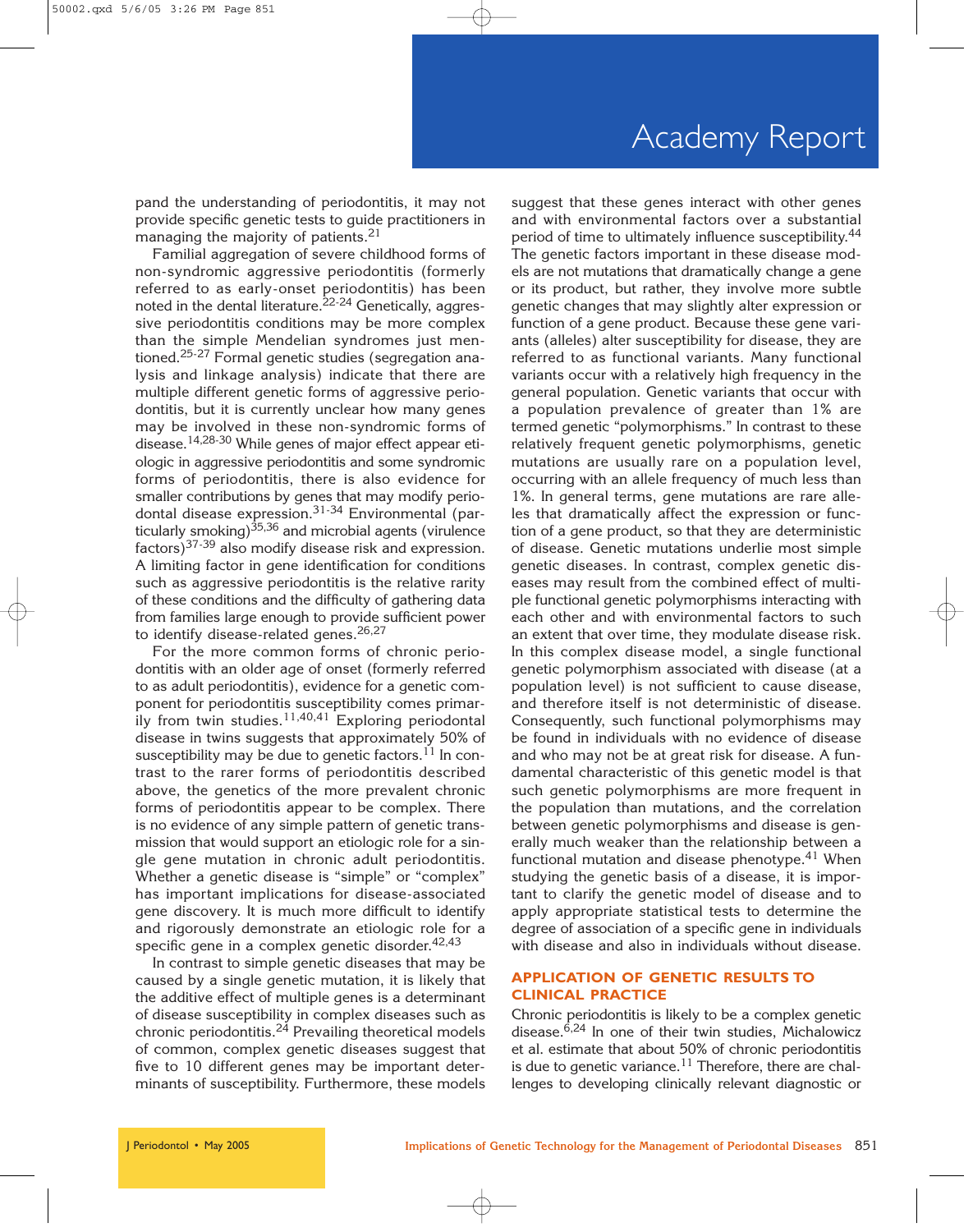screening tests for chronic periodontal diseases, because genetic polymorphisms that contribute to disease susceptibility are individually not deterministic of disease. If there are as many as five to 10 functional genetic polymorphisms that are determinants of chronic periodontitis susceptibility, then any individual gene allele may make only a small (e.g., as little as 5%) contribution to disease susceptibility. Interactions between polymorphic forms of critical genes may act in concert with environmental factors, further complicating the disease model. In such a model, a single gene allele may contribute to susceptibility, but may not make a large enough contribution to disease outcome to provide clinical utility as a genetic test.<sup>44,45</sup>

### **STATISTICAL ISSUES**

There are a number of statistical approaches that have been used to determine the genetic components involved in periodontal diseases. The most appropriate approach depends upon the genetic model of disease. As noted above, family patterns of disease have been analyzed to study aggressive periodontitis and syndromic forms of periodontitis. Twin study designs have been used to investigate adult-onset chronic periodontitis. Such approaches allow tests of hypotheses regarding disease heritability and mode of transmission, but they do not identify the specific genes involved. Gene-mapping approaches are used to identify genes involved in Mendelian single gene disorders or to identify the genes of major effect involved in disorders such as aggressive periodontitis. These approaches rely on the co-segregation of an inherited disorder with alleles at marker genetic loci of known chromosomal location. The statistical methods include both parametric and model-free methods of linkage analysis (such as logarithm of the odds [LOD] scores and identity-by-descent) that can be applied to either extended kindreds or pairs of affected relatives. Positive results from linkage analysis are then evaluated by molecular methods to identify the causal genes.

In contrast to the Mendelian disorders, association methods are more frequently applied to common, complex traits, and may have more power to identify etiologic genes for complex traits than do linkage approaches.44,46 In association analysis, one compares the allele frequencies of a genetic marker or candidate gene between groups of affected individuals versus controls. Either population- or family-based unaffected controls can be used. If allele frequencies differ significantly between the cases and controls, then a specific allele at the marker or candidate locus

is said to be "associated" with the disease at the population level. Genetic linkage between a marker and a disease gene implies that alleles at the marker locus co-segregate with the disease allele "within families." Therefore, the overall population frequencies of the marker need not vary between affected and control groups. When a positive population-level association is found, several interpretations are possible: 1) the associated allele itself is the disease-predisposing allele; 2) the associated allele is in linkage disequilibrium with the actual disease-predisposing locus; 3) the association is due to population stratification; or 4) the association is a sampling or statistical artifact.

## **GENETIC TESTS FOR PERIODONTITIS**

Currently, it is possible to perform genetic testing to identify individuals carrying gene mutations responsible for several syndromic forms of periodontitis including leukocyte adhesion deficiency (LAD) types 1 and 2,47 Papillon-Lefèvre syndrome, <sup>18</sup> Haim-Munk syndrome,<sup>48</sup> Chédiak-Higashi syndrome,<sup>19</sup> and some forms of Ehlers-Danlos syndrome.49 To date, there is no evidence that mutations in the genes responsible for these conditions are responsible for the more prevalent forms of aggressive or chronic periodontitis. While there are isolated reports of mutations in aggressive periodontitis patients, these findings have not proven to generalize to patients with these diseases.<sup>50</sup> Genetic testing for mutations of specific genes is not currently utilized for genetic testing for aggressive periodontitis, and the validity of their use for genetic testing for chronic periodontitis is unknown.

Because chronic periodontitis appears to be genetically complex, studies have focused on evaluating a number of genetic variants (polymorphisms) occurring in human genes. A number of genetic polymorphisms have been studied for an association with chronic periodontitis including several interleukin (IL)genes (-1 $\alpha$ , -1 $\beta$ , and -4),<sup>51,52</sup> where the most work has been done; the vitamin D receptor; $53$  the FcγRIIIb-NA1 gene;<sup>33</sup> the tumor necrosis factor-β gene; and several human leukocyte antigen (HLA) variants.<sup>54</sup>

Genetic testing for complex diseases in the United States is not regulated at the state or federal level with regard to clinical validity and clinical utility. In response to the increasing availability of genetic information that will need to be integrated into clinical settings, a knowledgeable panel of genetic experts, the National Institutes of Health–Department of Energy (NIH-DOE) Working Group on Ethical, Legal, and Social Implications of Human Genome Research,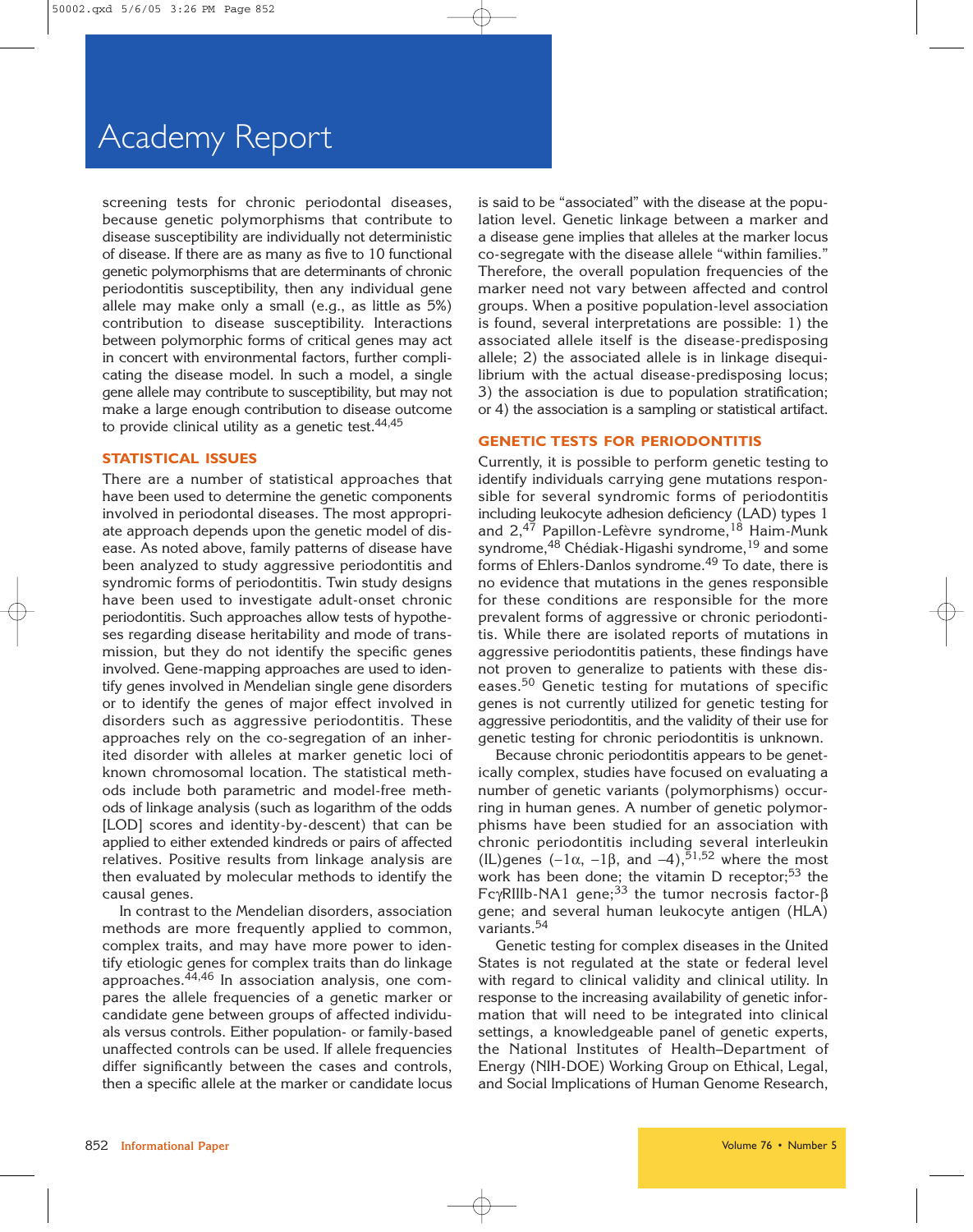has offered guidelines for evaluation of prospective genetic tests (accessed December 14, 2004; available at http://www.genome.gov/10001808/). While many genetic polymorphisms have been evaluated and mild associations with disease have been established, none have proven to be strongly predictive as diagnostic or prognostic markers to identify patients within the general population who are at risk. Genotypic information on certain population subgroups, such as young, non-smoking individuals, may provide incremental information of potential clinical utility in the area of diagnosis and/or treatment of periodontitis. In the field of periodontics, most work in evaluating genetic polymorphisms and their relationship to periodontitis has been performed for several interleukin-1 genetic polymorphisms, and these, tests show promise, especially among certain preselected populations, but for reasons stated previously, more genotypic information that identifies additional genomic risk markers would likely provide even better diagnostic and prognostic tools in the future.

## **COMMERCIALLY AVAILABLE GENETIC SUSCEPTIBILITY TEST FOR SEVERE CHRONIC PERIODONTITIS**

Currently, a genetic test<sup> $\dagger$ </sup> is being marketed for severe chronic periodontitis. It tests for the presence of specific polymorphisms of the IL-1 $\alpha$  and IL-1 $\beta$  genes. These are single nucleotide polymorphisms in noncoding regions of these genes. The biological rationale for the test is that an IL-1β allele dosage effect on the secretory capacity of monocytes from diabetic patients was observed after lipopolysaccharide (LPS) stimulation.<sup>55</sup> In clinical studies of periodontitis patients, two of these IL-1 polymorphisms, when found together, have been reported to be associated with a significant increase in the risk for severe generalized periodontitis in non-smokers.<sup>51</sup> The specific periodontitis-associated IL-1 genotype (at nucleotide position +3954) comprises a variant in the IL-1β gene that is reported to be associated with high levels of IL-1 production. In the initial report, the investigators assessed for the simultaneous presence of IL-1 $\alpha$ −889 polymorphism (allele "2" at nucleotide position  $-889$  in the IL-1 $\alpha$  gene) and IL-1 $\beta$  +3954 polymorphism (allele "2" at nucleotide position +3954 in the IL-1β gene).<sup>51</sup> If this combination of polymorphisms (composite genotype) was present, the patients were referred to as "genotype positive." Subsequently, the test has been modified to assess for the IL-1 $\alpha$  +4845 polymorphism because it is technically easier to identify and it is reported to be essentially 100% concor-

## **Table 1.**

## **Sensitivity and Specificity of the IL-1 "Genotype Positive" Model\***

|                         | All Non-Smokers<br>$(N = 62)$ | Non-Smokers,<br>$40-60$ Years Old<br>$(N = 41)$ |
|-------------------------|-------------------------------|-------------------------------------------------|
| Odds ratio (CI)         | $6.8$ (1.01-45.62)            | 18.90 (1.04-343.05)                             |
| Sensitivity (%)         | 74.19                         | 82.93                                           |
| Specificity (%)         | 66.67                         | 77.78                                           |
| False-positive rate (%) | 45.45                         | 41.67                                           |
| False-negative rate (%) | 15.00                         | 6.90                                            |

\* Adapted from Kornman et al.<sup>51</sup>

dant with the IL-1 $\alpha$  -889 locus.<sup>56</sup> In addition, as a result of nomenclature changes in genetic numbering systems, the IL-1 $\beta$  +3954 locus has been renumbered and is now referred to as the IL-1 $\beta$ +3953 locus.<sup>57</sup> The IL-1 beta allele dosage effect reported by Pociot et al.<sup>55</sup> was not verified in a subsequent study that stimulated monocytes from periodontal patients and controls using LPS from various periodontal pathogens.<sup>58</sup> In their initial report, Kornman et al. used a case-control study design to evaluate the association of genes in the interleukin-1 system on periodontal disease.<sup>51</sup> Logistic regression analysis established that smoking was the strongest risk factor and that there was no statistically significant predictive value of other variables when smoking was included in the model. $51$  Other investigators have also determined the importance of smoking as a risk factor for periodontitis.<sup>10,35,59</sup> Kornman et al. focused on non-smokers with mild, moderate, or severe periodontitis to evaluate genetic factors.<sup>51</sup> For the total genotype-positive non-smoking group  $(N = 62)$ , the odds ratio of being associated with severe periodontitis was 6.8 (confidence interval [CI] 1.01-45.62); for the group 40 to 60 years of age  $(N = 41)$ , the odds ratio was 18.90 (CI 1.04-343.05). The very broad confidence intervals are a consequence of the relatively small sample sizes. Furthermore, given the possible utility of this composite genotype as a screening test for periodontal disease, it is instructive to estimate the sensitivity, specificity, false-positive and -negative rates, as well as the positive and negative predictive values (Table 1). These calculations indicate

† Periodontal Susceptibility Test for Severe Periodontitis, Straumann Biologics Division, Waltham, MA.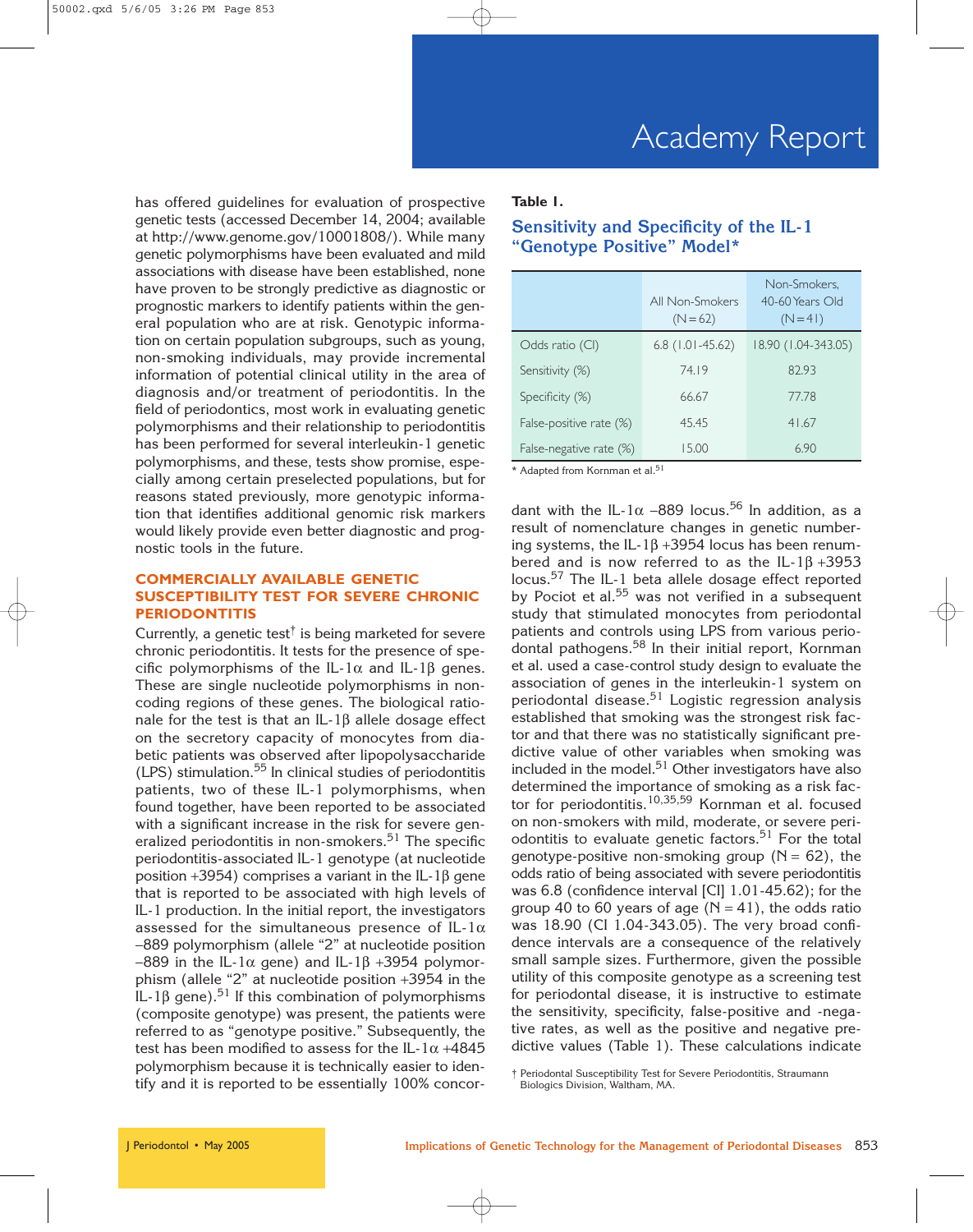the overall utility of the test as a screening procedure for the general population. While interesting relationships between specific genetic polymorphisms and periodontitis disease states, as well as responses to treatment, have been reported, the results are equivocal or restricted to specific patient categories, suggesting that further research may provide additional insight into clinical utility.60-64 Other investigators have also determined the importance of smoking as a risk factor for periodontitis.<sup>10,35,59</sup>

## **IMPLICATIONS FOR PATIENT MANAGEMENT**

Currently more than 10 million single nucleotide polymorphisms (SNPs), which are variations in genomic DNA sequences within DNA, have been identified in the human genome (accessed December 14, 2004; available at http://www.ncbi.nlm.nih.gov/SNP/). These genetic changes occur at a frequency of more than 1% in the human genome. SNPs are the most common genetic alteration found in our hereditary makeup. SNPs are located in coding as well as noncoding regions of genes. While most SNPs are probably not determinants of disease susceptibility and have no known functional consequence, some undoubtedly are. A number of SNPs are likely to be important determinants in disease susceptibility for more common, genetically complex diseases such as chronic periodontitis. Because SNP patterns can be so divergent within the population and periodontal disease traits may also be quite heterogeneous, such tests will require rigorous evaluation before they can be generally utilized as the basis of genetic testing. After verification of the association of one or more genetic polymorphisms with a disease, it will be important to evaluate the utility of the marker to aid patient management. Several studies have evaluated the utility of the commercially available IL-1 genetic susceptibility test to help in patient management, but to date, most studies have been small and results have been mixed.<sup>4,65-69</sup> In general, there have not been any controlled studies of sufficient size to fully evaluate the usefulness of the IL-1 genotype and smoking or other individual characteristics to guide treatment decisions. Thus, although certain studies are encouraging, there is currently an insufficient body of evidence to support a modification of treatment protocols for chronic periodontitis patients based on IL-1 testing (see reference 70 for a more detailed review).

## **CONCLUSIONS**

Emerging data strongly suggest that host genetic factors are important determinants for periodontitis susceptibility. Identification of specific genes responsible for susceptibility may provide the basis for genetic testing that may be helpful in the clinical setting. To identify specific genetic elements of risk, appropriate genetic models of periodontitis must be studied. Approaches such as association analysis will be necessary to uncover the etiologic factors in complex disorders such as periodontal diseases. However, the clinical utility of the results of any such associations will require rigorous application of genetic and statistical principles. Before the endorsement of any such model as a clinical screening tool, the models must be reproducible, biologically plausible and relevant, and of sufficient sensitivity and specificity to warrant application to clinical populations. Currently, only genetic tests for mutations present in certain rare forms of syndromic periodontitis such as Papillon-Lefèvre syndrome, Ehlers-Danlos syndrome, and Chédiak-Higashi syndrome appear to meet these requirements.

### **ACKNOWLEDGMENTS**

The primary authors for this paper are Drs. Thomas Hart and Mary Marazita. Members of the 2003-2004 Research, Science and Therapy Committee include: Drs. Henry Greenwell, Chair; Joseph Fiorellini, William Giannobile, Steven Offenbacher, Leslie Salkin; Cheryl Townsend, Board Liaison; Phillip Sheridan, Board Consultant; and Robert Genco, Ex-Officio.

#### **REFERENCES**

- 1. Armitage GC. Development of a classification system for periodontal diseases and conditions. *Ann Periodontol* 1999;4:1-6.
- 2. Jenkins WM, Kinane DF. The "high risk" group in periodontitis. *Br Dent J* 1989;67:168-171.
- 3. Papapanou PN. Periodontal diseases: Epidemiology. *Ann Periodontol* 1996;1:1-36.
- 4. Papapanou PN, Neiderud AM, Sandros J Dahlen G. Interleukin-1 gene polymorphism and periodontal status. A case-control study. *J Clin Periodontol* 2001;28: 389-396.
- 5. Haffajee AD, Bogren A, Hasturk H, Feres M, Lopez NJ, Socransky SS. Subgingival microbiota of chronic periodontitis subjects from different geographic locations. *J Clin Periodontol* 2004;31:996-1002.
- 6. Offenbacher S. Periodontal diseases: Pathogenesis. *Ann Periodontol* 1996;1:821-878.
- 7. Craig RG, Yip JK, Mijares DQ, LeGeros RZ, Socransky SS, Haffajee AD. Progression of destructive periodontal diseases in three urban minority populations: Role of clinical and demographic factors. *J Clin Periodontol* 2003;30:1075-1083.
- 8. Ximenez-Fyvie LA, Haffajee AD, Socransky SS. Microbial composition of supra- and subgingival plaque in subjects with adult periodontitis. *J Clin Periodontol* 2000;27:722-732.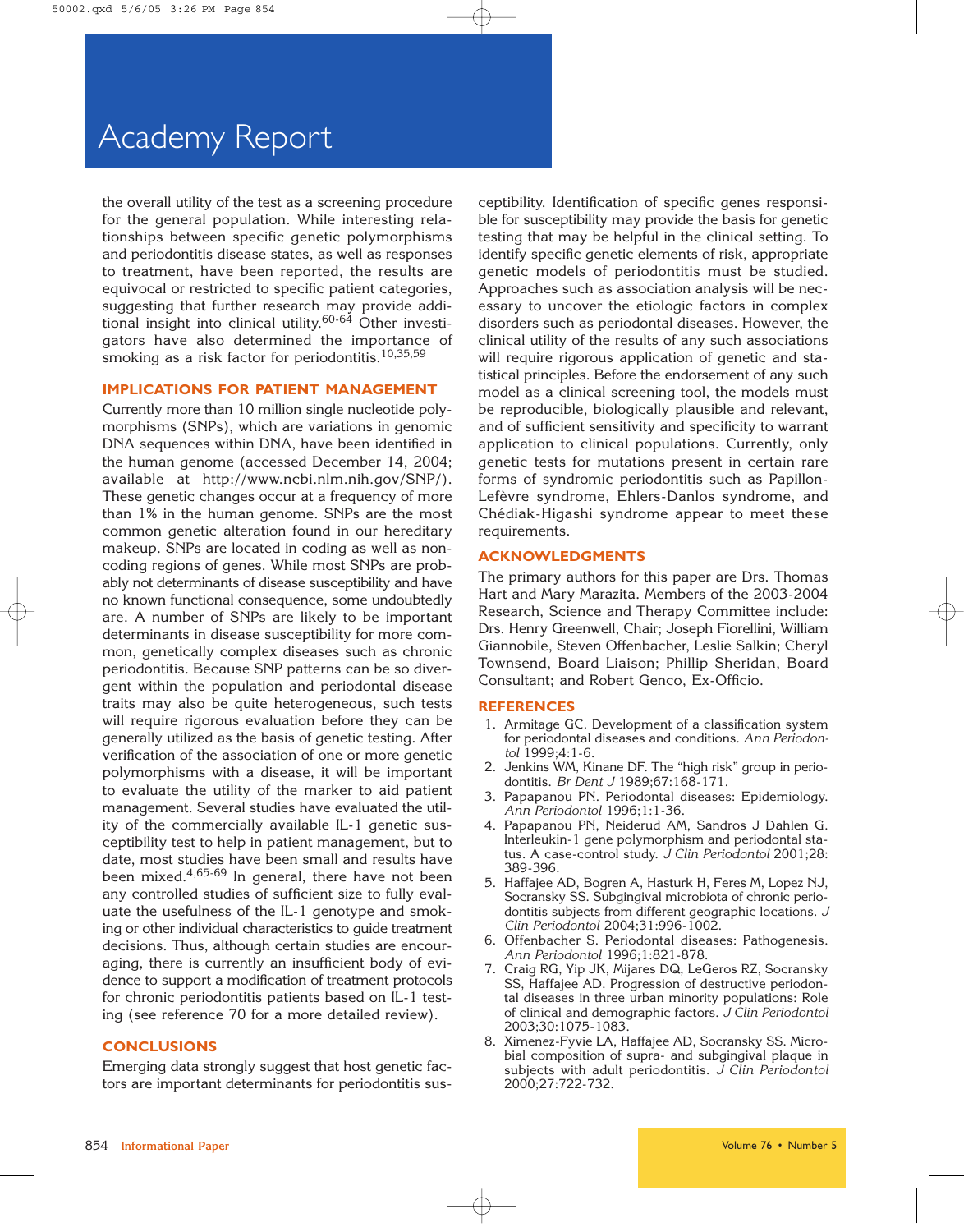- 9. Guttmacher AE, Collins FS. Welcome to the genomic era. *N Engl J Med* 2003;349:996-998.
- 10. Tomar SL, Asma S. Smoking-attributable periodontitis in the United States: Findings from NHANES III. *J Periodontol* 2000;71:743-751.
- 11. Michalowicz BS, Diehl SR, Gunsolley JC, et al. Evidence of a substantial genetic basis for risk of adult periodontitis. *J Periodontol* 2000;71:1699-1707.
- 12. Kinane DF, Hart TC. Genes and gene polymorphisms associated with periodontal disease. *Crit Rev Oral Biol Med* 2003;14:430-449.
- 13. Hassell TM, Harris EL. Genetic influences in caries and periodontal diseases. *Crit Rev Oral Biol Med* 1995;6: 319-342.
- 14. Marazita ML, Burmeister JA, Gunsolley JC, Koertge TE, Lake K, Schenkein HA. Evidence for autosomal dominant inheritance and race-specific heterogeneity in earlyonset periodontitis. *J Periodontol* 1994;65:623-630.
- 15. Collins FS, Green ED, Guttmacher AE, Guyer MS. A vision for the future of genomics research. *Nature* 2003;422:835-847.
- 16. Breivik T, Sluyter F, Hof M, Cools A. Differential susceptibility to periodontitis in genetically selected Wistar rat lines that differ in their behavioral and endocrinological response to stressors. *Behav Genet* 2000;30: 123-130.
- 17. Hart TC. Genetic considerations of risk in human periodontal disease. *Curr Opin Periodontol* 1994;3-11.
- 18. Hart PS, Zhang Y, Firatli E, et al. Identification of cathepsin C mutations in ethnically diverse Papillon-Lefèvre syndrome patients. *J Med Genet* 2000;37:927-932.
- 19. Nagle DL, Karim MA, Woolf EA, et al. Identification and mutation analysis of the complete gene for Chediak-Higashi syndrome. *Nat Genet* 1996;14:307-311.
- 20. Dana N, Clayton LK, Tennen DG, et al. Leukocytes from four patients with complete or partial Leu-CAM deficiency contain the common beta-subunit precursor and beta-subunit messenger RNA. *J Clin Invest* 1987;79: 1010-1015.
- 21. Kirby RS. Analytical resources for assessment of clinical genetics services in public health: Current status and future prospects. *Teratology* 200l;61:9-16.
- 22. Benjamin SD, Baer PN. Familial patterns of advanced bone loss in adolescence (periodontosis). *Periodontics* 1967;58:321-327.
- 23. Fourel J. Periodontosis: A periodontal syndrome. *J Periodontol* 1972;43:240-246.
- 24. Hart TC, Kornman KS. Genetic factors in the pathogenesis of periodontitis. *Periodontol 2000* 1997;14:202- 215.
- 25. Astemborski JA, Boughman JA, Myrick PO, et al. Clinical and laboratory characterization of early-onset periodontitis. *J Periodontol* 1989;60:557-563.
- 26. Potter RH. Etiology of periodontitis: The heterogeneity paradigm. *J Periodontol* 1989;60:593-597.
- 27. Potter RH. Genetic studies of juvenile periodontitis. *J Dent Res* 1990;69:94-95.
- 28. Boughman JA, Halloran SL, Roulston D, et al. An autosomal-dominant form of juvenile periodontitis: Its localization to chromosome 4 and linkage to dentinogenesis imperfecta and Gc. *J Craniofac Genet Dev Biol* 1986;6:341-350.
- 29. Hart TC, Marazita ML, McCanna KM, Schenkein HA, Diehl SR. Reevaluation of the chromosome 4q candidate region for early-onset periodontitis. *Hum Genet* 1993;91:416-422.
- 30. Li Y, Xu L, Hasturk H, Kantarci A, DePalma SR, Van Dyke TE. Localized aggressive periodontitis is linked to human chromosome 1q25. *Hum Genet* 2004;114: 291-297.
- 31. Offenbacher S, Heasman PA, Collins JG. Modulation of host  $PGE<sub>2</sub>$  secretion as a determinant of periodontal disease expression. *J Periodontol* 1993;64:432-444.
- 32. Marazita ML, Lu H, Cooper ME, et al. Genetic segregation analyses of serum IgG2 levels. *Am J Hum Genet* 1996;58:1042-1049.
- 33. Wilson ME, Kalmar JR. Fc-gamma-RIIa (CD32): A potential marker defining susceptibility to localized juvenile periodontitis. *J Periodontol* 1996;67:323-331.
- 34. Schenkein HA. Inheritance as a determinant of susceptibility for periodontitis. *J Dent Educ* 1998;62:840-851.
- 35. Gunsolley JC, Pandey JP, Quinn SM, Tew J, Schenkein HA. The effect of race, smoking and immunoglobulin allotypes on IgG subclass concentrations. *J Periodontal Res* 1997;32:381-387.
- 36. Haffajee AD, Socransky SS. Relationship of cigarette smoking to attachment level profiles. *J Clin Periodontol* 2001;28:283-295.
- 37. Wilson M, Henderson B. Virulence factors of *Actinobacillus actinomycetemcomitans* relevant to the pathogenesis of inflammatory periodontal diseases. *FEMS Microbiol Rev* 1995;17:365-379.
- 38. Zambon JJ. Periodontal diseases: Microbial factors. *Ann Periodontol* 1996;1:879-925.
- 39. Haraszthy VI, Hariharan G, Tinoco EM, et al. Evidence for the role of highly leukotoxic *Actinobacillus actinomycetemcomitans* in the pathogenesis of localized juvenile and other forms of early-onset periodontitis. *J Periodontol* 2000;71:912-922.
- 40. Michalowicz BS. Genetic and heritable risk factors in periodontal disease. *J Periodontol* 1994 (Suppl.);65: 479-488.
- 41. Michalowicz BS. Genetic risk factors for periodontal diseases. *Compend Contin Educ Dent* 1994;15: 1036,1038,1040 passim.
- 42. Nicholson JK, Holmes E, Lindon JC, Wilson ID. The challenges of modeling mammalian biocomplexity. *Nat Biotechnol* 2004;22:1268-1274.
- 43. Hart TC, Ferrell RE. Genetic testing considerations for oral medicine. *J Dent Educ* 2002;66:1185-1202.
- 44. Risch N, Merikangas K. The future of genetic studies of complex human diseases. *Science* 1996;273:1516- 1517.
- 45. Hodge SE. What association analysis can and cannot tell us about the genetics of complex disease. *Am J Med Genet* 1994;54:318-323.
- 46. Hodge SE. Linkage analysis versus association analysis: Distinguishing between two models that explain disease-marker associations. *Am J Hum Genet* 1993; 53:367-384.
- 47. Marlin SD, Morton CC, Anderson DC, Springer TA. LFA-1 immunodeficiency disease. Definition of the genetic defect and chromosomal mapping of alpha and beta subunits of the lymphocyte function-asso-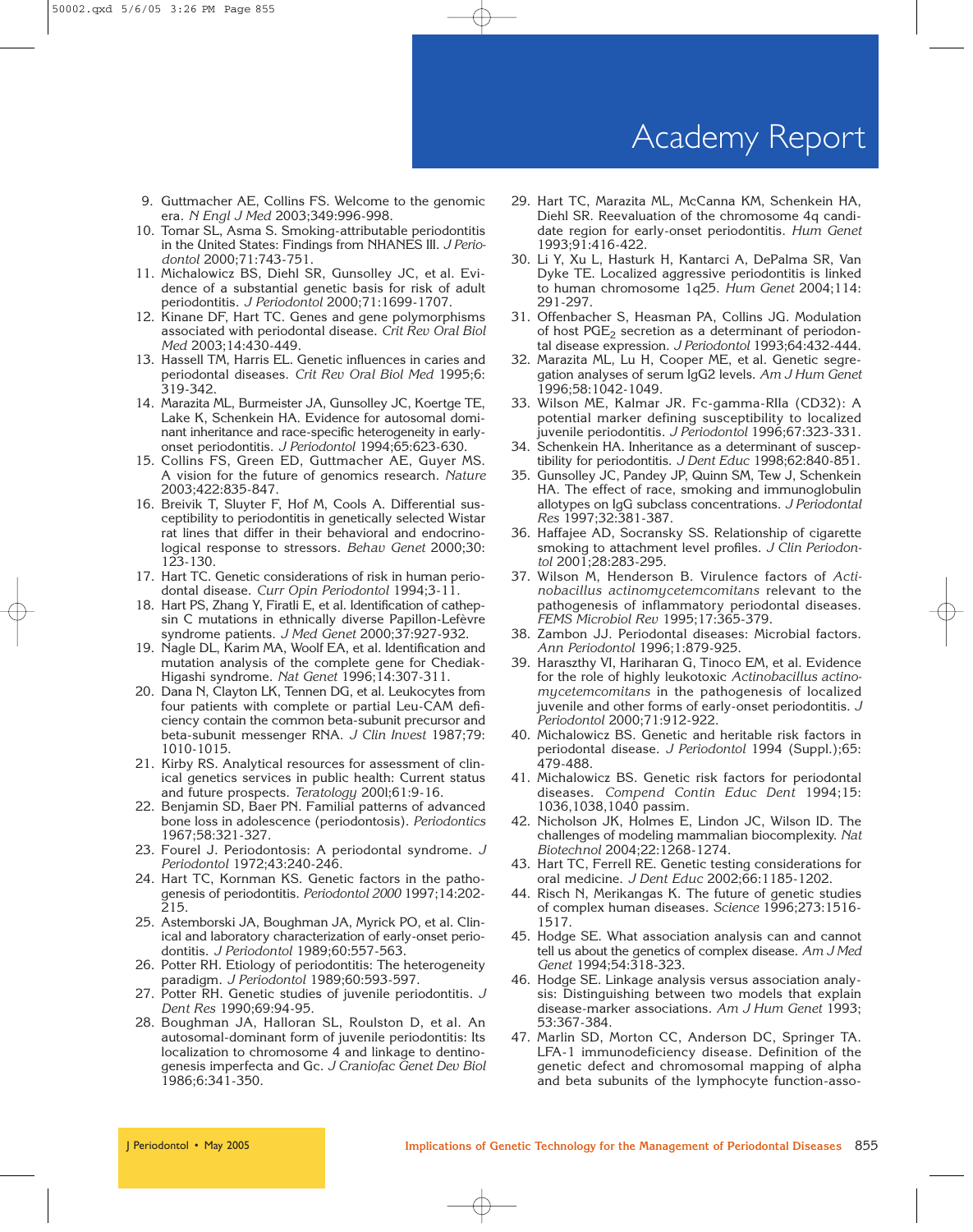ciated antigen 1 (LFA-1) by complementation in hybrid cells. *J Exp Med* 1986;164:855-867.

- 48. Hart TC, Hart PS, Michalec MD, et al. Haim-Munk syndrome and Papillon-Lefèvre syndrome are allelic mutations in cathepsin C. *J Med Genet* 2000;37:88-94 (erratum: 2001;38:79).
- 49. Pepin M, Schwarze U, Superti-Furga A, Byers PH. Clinical and genetic features of Ehlers-Danlos syndrome type IV, the vascular type. *New Engl J Med* 2000;342: 673-680 (erratum: 2001;344:392).
- 50. Zhang Y, Syed R, Uygar C, et al. Evaluation of human leukocyte N-formylpeptide receptor (FPR1) SNPs in aggressive periodontitis patients. *Genes Immun* 2003;4: 22-29.
- 51. Kornman KS, Crane A, Wang HY, et al. The interleukin-1 genotype as a severity factor in adult periodontal disease. *J Clin Periodontol* 1997;24:72-77.
- 52. Kornman KS, di Giovine FS. Genetic variations in cytokine expression: A risk factor for severity of adult periodontitis. *Ann Periodontol* 1998;3:327-338.
- 53. Hennig BJ, Parkhill JM, Chapple IL, Heasman PA, Taylor JJ. Association of a vitamin D receptor gene polymorphism with localized early-onset periodontal diseases. *J Periodontol* 1999;70:1032-1038.
- 54. Dyer JK, Peck MA, Reinhardt RA, et al. HLA-D types and serum IgG responses to *Capnocytophaga* in diabetes and periodontitis. *J Dent Res* 1997;76:1825-1832.
- 55. Pociot F, Molvig J, Wogensen L, Worsaae H, Nerup J. A TaqI polymorphism in the human interleukin-1 beta (IL-1 beta) gene correlates with IL-1 beta secretion in vitro. *Eur J Clin Invest* 1992;22:396-402.
- 56. Cox A, Camp NJ, Nicklin MJ, di Giovine FS, Duff GW. An analysis of linkage disequilibrium in the interleukin-1 gene cluster, using a novel grouping method for multiallelic markers. *Am J Hum Genet* 1998;62: 1180-1188.
- 57. Walker SJ, Van Dyke TE, Rich S, Kornman KS, di Giovine FS, Hart TC. Genetic polymorphisms of the IL-1α and IL-1β genes in African-American LJP patients and an African-American control population. *J Periodontol* 2000;71:723-728.
- 58. Mark LL, Haffajee AD, Socransky SS, et al. Effect of the interleukin-1 genotype on monocyte IL-1beta expression in subjects with adult periodontitis. *J Periodontal Res* 2000;35:172-177.
- 59. Quinn SM, Zhang JB, Gunsolley JC, Schenkein HA, Tew JG. The influence of smoking and race on adult periodontitis and serum IgG2 levels. *J Periodontol* 1998; 69:171-177.
- 60. Engebretson SP, Lamster IB, Herrera-Abreu M, et al. The influence of interleukin gene polymorphism on expression of interleukin-1β and tumor necrosis factoralpha in periodontal tissue and gingival crevicular fluid. *J Periodontol* 1999;70:567-573.
- 61. Gore EA, Sanders JJ, Pandey JP, Palesch Y, Galbraith GM. Interleukin-l $\beta$  + 3953 allele 2: Association with disease status in adult periodontitis. *J Clin Periodontol* 1998;25:781-785.
- 62. Galbraith GM, Hagan C, Steed RB, Sanders JJ, Javed T. Cytokine production by oral and peripheral blood neutrophils in adult periodontitis. *J Periodontol* 1997;68: 832-838.
- 63. Greenstein G, Hart TC. Clinical utility of a genetic susceptibility test for severe chronic periodontitis: A critical evaluation. *J Am Dent Assoc* 2002;133:452-459; quiz 492-493.
- 64. Armitage GC, Wu Y, Wang HY, Sorrell J, di Giovine FS, Duff GW. Low prevalence of a periodontitis-associated interleukin-1 composite genotype in individuals of Chinese heritage. *J Periodontol* 2000;71:164-171.
- 65. Ehmke B, Kress W, Karch H, et al. Interleukin-1 haplotype and periodontal disease progression following therapy. *J Clin Periodontol* 1999;26:810-813.
- 66. McGuire MK, Nunn M. Prognosis versus actual outcome. IV. The effectiveness of clinical parameters and IL-1 genotype in accurately predicting prognoses and tooth survival. *J Periodontol* 1999;70:49-56.
- 67. De Sanctis M, Zucchelli G. Interleukin-1 gene polymorphisms and long-term stability following guided tissue regeneration therapy. *J Periodontol* 2000;71:606-613.
- 68. Lang NP, Tonetti MS, Suter J, et al. Effect of interleukin-1 gene polymorphisms on gingival inflammation assessed by bleeding on probing in a periodontal maintenance population. *J Periodontal Res* 2000;35:102-107.
- 69. Cattabriga M, Rotundo R, Muzzi L, et al. Retrospective evaluation of the influence of the interleukin-1 genotype on radiographic bone levels in treated periodontal patients over 10 years. *J Periodontol* 2001;72:767-773.
- 70. Greenstein G, Hart TC. A critical assessment of interleukin-1 (IL-1) genotyping when used in a susceptibility test for severe chronic periodontitis. *J Periodontol* 2002;73:231-247.

Individual copies of this paper may be obtained on the Academy's Web site at http://www.perio.org. Members of the American Academy of Periodontology have permission of the Academy, as copyright holder, to reproduce up to 150 copies of this document for not-for-profit, educational purposes only. For information on reproduction of the document for any other use or distribution, please contact Managing Editor Julie Daw at the Academy Central Office; voice: 312/573-3224; fax: 312/573-3225; e-mail: julie@perio.org.

#### **APPENDIX**

**Allele:** Conventional abbreviation for "allelomorph." Refers to the different forms, or DNA sequences, that a gene may have in a population.

**False-positive rate:** Proportion of controls falsely scored as affected.

**False-negative rate:** Proportion of cases falsely scored as unaffected.

**Genetic polymorphism:** A locus in which two or more alleles have gene frequencies greater than 0.01 in a population.